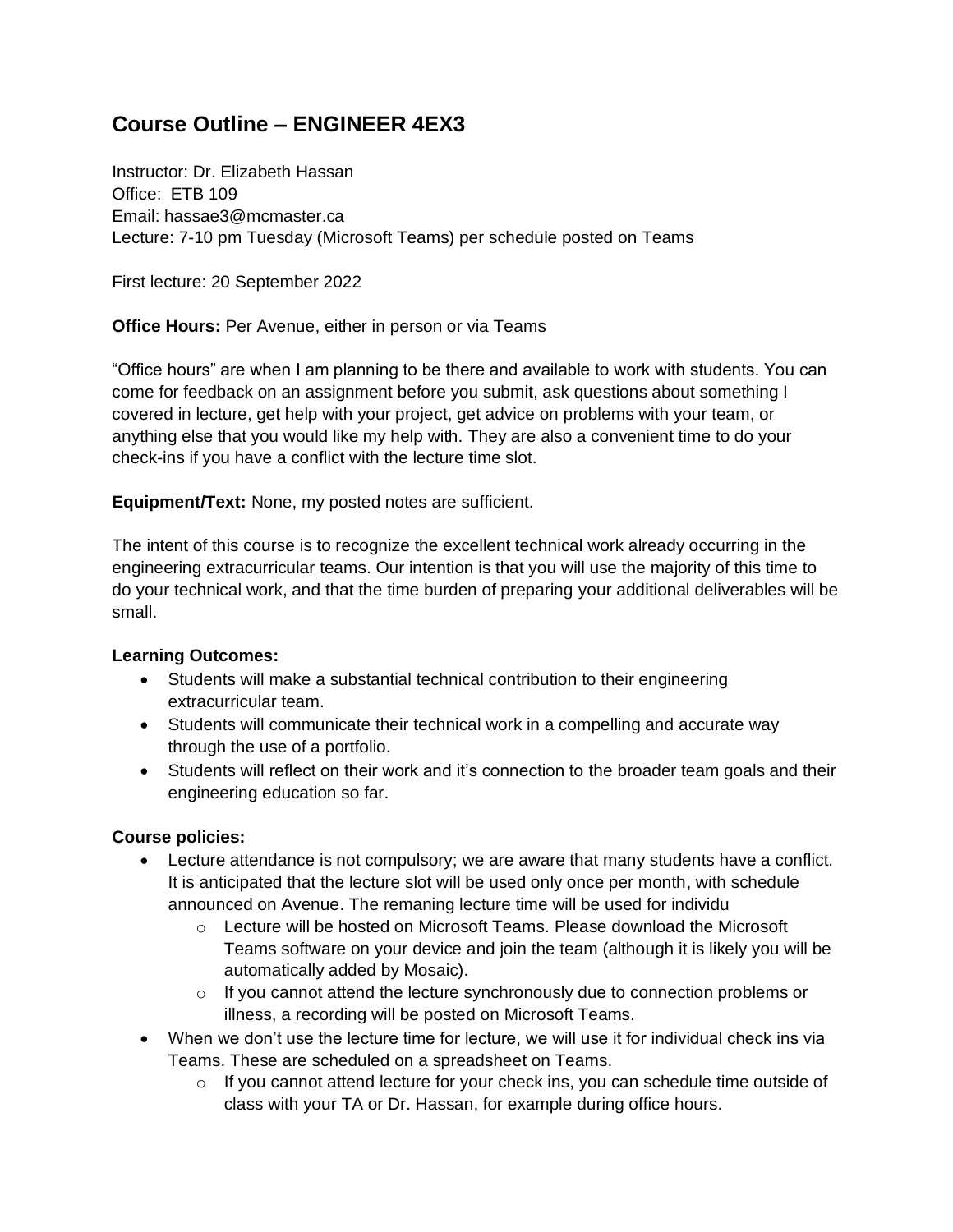- $\circ$  You may miss up to 20% of your weekly check-ins with no grading penalty.
- There is no mandatory textbook for this class, my notes should be sufficient, posted on Avenue.

## **Technical Work, Portfolio contents and format:**

- The most critical aspect of this course is making a **substantial technical contribution**  to your team.
	- $\circ$  This contribution can be one large project or multiple smaller contributions.
	- $\circ$  Note that administrative work is not eligible for this course, nor are individual personal projects.
	- o You are welcome to include technical work from previous years in your portfolio
	- $\circ$  Generally, if you are a core member of your competitive team you will be making more than enough of a contribution. Most students contribute an average of 10 hours per week to technical work with their team.
	- $\circ$  Technical = Design-Build-Test (or some subset thereof)
- However, if Dr. Hassan thinks that your work or documentation is insufficient to meet the course requirements, she will alert you during one of the early check in sessions so that you can address the issue well before the end of the course.
- Your final portfolio will be in the format of your choosing to explain your technical work. You may choose whichever format is most relevant for your future career goals.

## **Handing in work:**

- All submissions should be via Avenue.
- DO NOT EMAIL work to me or the TAs, even if you miss the deadline. I never accept work via email or Teams, **only** via Avenue.
	- o Why? Grading work outside of Avenue is undesirable for a number of reasons (record keeping, accreditation, fairness, efficiency). It makes it harder on everyone when submission guidelines are not followed
- Posted due dates will have a "grace period" of one week
- Grace period**:** no penalty, no need to email or MSAF; the Avenue dropbox will simply remain open.
	- $\circ$  I implemented this policy because I want to grade your best work and I care about your stress level.
	- $\circ$  In general, I recommend that you try to complete the work as it is assigned. This is intended to help you keep a schedule and past students have indicated that handing in as scheduled is important to their success.
	- $\circ$  Use the grace period for any reason, no questions asked. If you think it's a good reason to hand in late, it probably is.
	- $\circ$  This is intended for the big and little things that happen in all our lives from time to time: you have a minor illness, you don't want to miss your mom's birthday, you have to work at your job, your varsity team has a game, you have a midterm in another class, your laptop breaks, your internet is slow etc.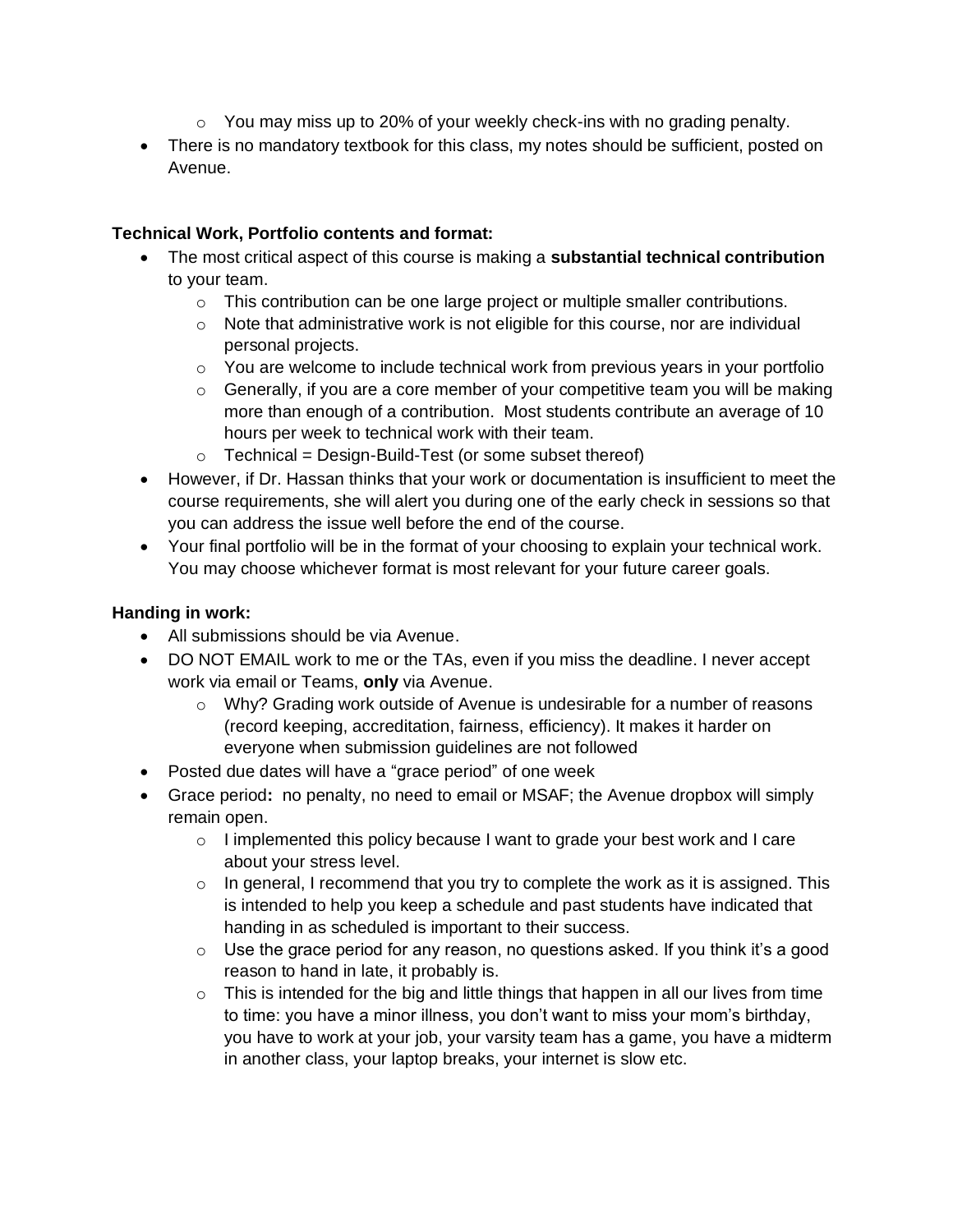- $\circ$  Things that affect our ability to hand in work happen to all of us at some point, so I am extending you a bit of "grace" with this policy. In return, I ask that you do the same to your teammates and treat each other kindly as you work together.
- $\circ$  If you need more time due to illness or stress, just email Dr. Hassan for an extension.

## Grading:

- Rubric feedback will be posted on Avenue, if after reviewing the guide you think that your assignment has a grading error, send Dr. Hassan **an email** detailing the error specifically and I will re-grade your work.
	- o Why email? Teams messages are not permanent, emails are better record keeping.
- Keep in mind that we will re-grade the entire assignment, not just the criteria that you have identified. If that re-grading yields a lower grade, we will not adjust your grade, but if it yields a higher one we will. Questioning your grade will never result in a penalty for you.

## **Communication Guidelines:**

- Please do not leave voicemails
- Email will usually be replied to within 24h, but please include the course code (4EX3) in the subject line for prompt service.
	- o Regrading requests take a little bit longer to respond to than other emails because I need to be thoughtful about them, and they aren't as urgent as questions about work that has yet to be handed in.
- You can instant message Dr. Hassan on Microsoft Teams
- If you need to see Dr. Hassan one on one, you can book an appointment by email or attend her office hours (in person or via Teams.

# **Grading: This is a graded course.**

- Deliverables will be handed in approximately once per month, per the schedule below.
- A detailed weekly schedule with exact due dates will be posted on Avenue, as will specifications and rubrics for each deliverable.

| Month   | Deliverable                            | Value |
|---------|----------------------------------------|-------|
| Sep     | Goal setting template/scope of work    | 5     |
| Oct/Nov | "How to" technical skill documentation | 5     |
| Dec     | Mini portfolio                         | 20    |
| Jan     | Design decision justification          | 5     |
| Feb     | Reflection: 5 whys                     | 10    |
| Mar     | <b>Expert consultation</b>             | 5     |
| Apr     | Final portfolio                        | 40    |
|         | Check ins throughout the year          | 10    |
|         | <b>Total</b>                           | 100%  |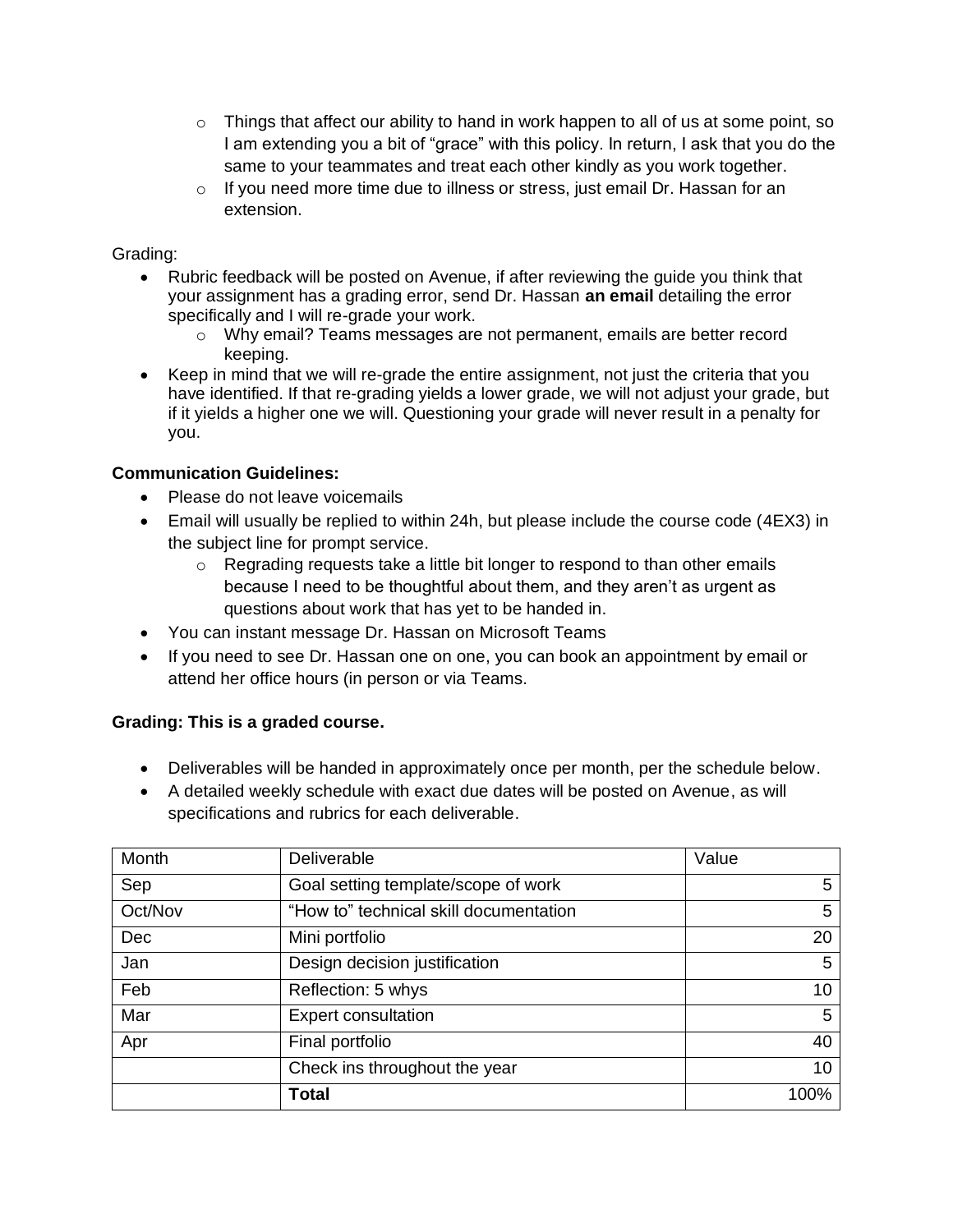**Check Ins:** During designated lecture slots you will meet with either Dr. Hassan or the TAs via MS Teams, booked on the schedule on Teams. See description above for logitistics.

## **Course Catalog Description:**

ENG 4EX3 A/B is a 3-unit course that students can select as one of their technical electives. The course runs both the Fall and Winter terms, with students meeting regularly with the course coordinator to provide an update on their progress. Each student will be required to maintain a Learning Portfolio that documents their contributions towards their Team's objectives.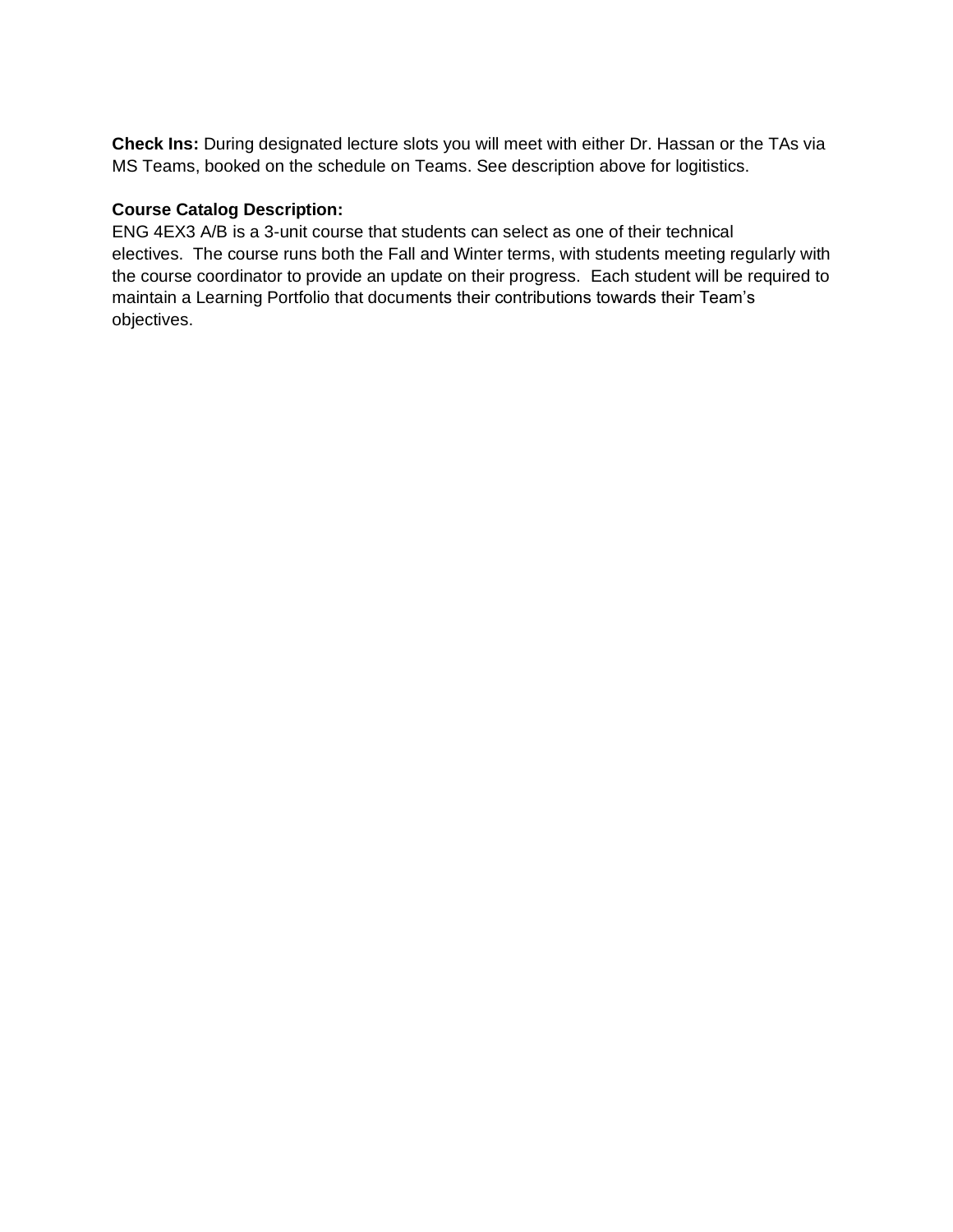## **Policy Reminders**

## **ACADEMIC INTEGRITY**

You are expected to exhibit honesty and use ethical behaviour in all aspects of the learning process. Academic credentials you earn are rooted in principles of honesty and academic integrity. **It is your responsibility to understand what constitutes academic dishonesty.**

Academic dishonesty is to knowingly act or fail to act in a way that results or could result in unearned academic credit or advantage. This behaviour can result in serious consequences, e.g. the grade of zero on an assignment, loss of credit with a notation on the transcript (notation reads: "Grade of F assigned for academic dishonesty"), and/or suspension or expulsion from the university. For information on the various types of academic dishonesty please refer to the *[Academic Integrity Policy](https://secretariat.mcmaster.ca/app/uploads/Academic-Integrity-Policy-1-1.pdf)*, located a[t https://secretariat.mcmaster.ca/university-policies](https://secretariat.mcmaster.ca/university-policies-procedures-%20guidelines/)[procedures-](https://secretariat.mcmaster.ca/university-policies-procedures-%20guidelines/) guidelines/

The following illustrates only three forms of academic dishonesty:

- plagiarism, e.g. the submission of work that is not one's own or for which other credit has been obtained.
- improper collaboration in group work.
- copying or using unauthorized aids in tests and examinations.

## **AUTHENTICITY / PLAGIARISM DETECTION**

*Some courses may* use a web-based service (Turnitin.com) to reveal authenticity and ownership of student submitted work. For courses using such software, students will be expected to submit their work electronically either directly to Turnitin.com or via an online learning platform (e.g. A2L, etc.) using plagiarism detection (a service supported by Turnitin.com) so it can be checked for academic dishonesty.

Students who do not wish their work to be submitted through the plagiarism detection software must inform the Instructor before the assignment is due. No penalty will be assigned to a student who does not submit work to the plagiarism detection software. **All submitted work is subject to normal verification that standards of academic integrity have been upheld** (e.g., on-line search, other software, etc.). For more details about McMaster's use of Turnitin.com please go to [www.mcmaster.ca/academicintegrity.](http://www.mcmaster.ca/academicintegrity)

## **COURSES WITH AN ON-LINE ELEMENT**

**Some courses may** use on-line elements (e.g. e-mail, Avenue to Learn (A2L), LearnLink, web pages, capa, Moodle, ThinkingCap, etc.). Students should be aware that, when they access the electronic components of a course using these elements, private information such as first and last names, user names for the McMaster e-mail accounts, and program affiliation may become apparent to all other students in the same course. The available information is dependent on the technology used. Continuation in a course that uses on-line elements will be deemed consent to this disclosure. If you have any questions or concerns about such disclosure please discuss this with the course instructor.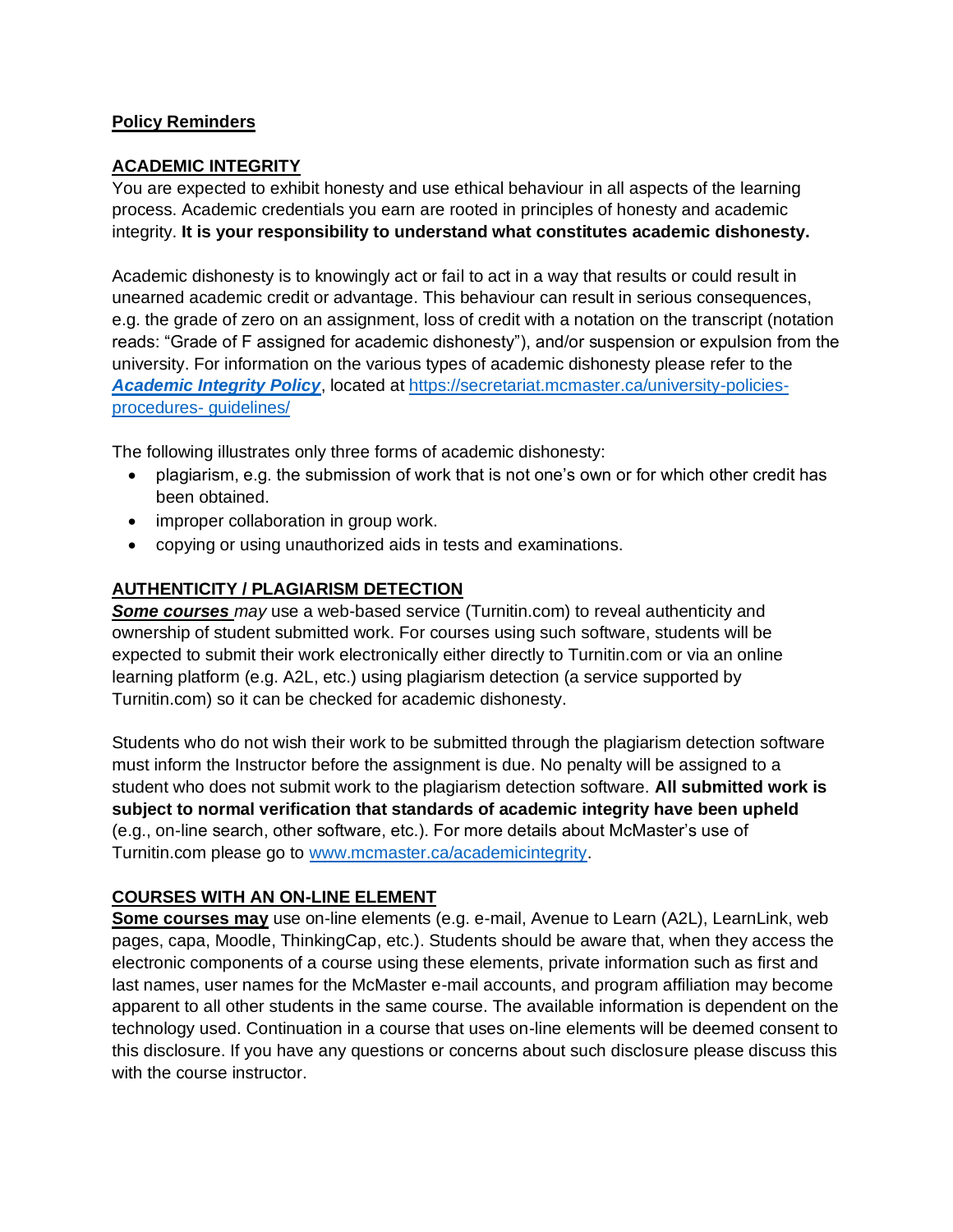## **ONLINE PROCTORING**

Some courses may use online proctoring software for tests and exams. This software may require students to turn on their video camera, present identification, monitor and record their computer activities, and/or lock/restrict their browser or other applications/software during tests or exams. This software may be required to be installed before the test/exam begins.

## **CONDUCT EXPECTATIONS**

As a McMaster student, you have the right to experience, and the responsibility to demonstrate, respectful and dignified interactions within all of our living, learning and working communities. These expectations are described in the [Code of Student Rights & Responsibilities](https://secretariat.mcmaster.ca/app/uploads/Code-of-Student-Rights-and-Responsibilities.pdf) (the "Code"). All students share the responsibility of maintaining a positive environment for the academic and personal growth of all McMaster community members, **whether in person or online.**

It is essential that students be mindful of their interactions online, as the Code remains in effect in virtual learning environments. The Code applies to any interactions that adversely affect, disrupt, or interfere with reasonable participation in University activities. Student disruptions or behaviours that interfere with university functions on online platforms (e.g. use of Avenue 2 Learn, WebEx or Zoom for delivery), will be taken very seriously and will be investigated. Outcomes may include restriction or removal of the involved students' access to these platforms.

## **ACADEMIC ACCOMMODATION OF STUDENTS WITH DISABILITIES**

Students with disabilities who require academic accommodation must contact [Student](https://sas.mcmaster.ca/)  [Accessibility Services](https://sas.mcmaster.ca/) (SAS) at 905-525-9140 ext. 28652 or [sas@mcmaster.ca](mailto:sas@mcmaster.ca) to make arrangements with a Program Coordinator. For further information, consult McMaster University's [Academic Accommodation of Students with Disabilities](https://secretariat.mcmaster.ca/app/uploads/Academic-Accommodations-Policy.pdf) policy.

## **REQUESTS FOR RELIEF FOR MISSED ACADEMIC TERM WORK**

McMaster Student Absence Form (MSAF): In the event of an absence for medical or other reasons, students should review and follow the Academic Regulation in the Undergraduate Calendar "Requests for Relief for Missed Academic Term Work".

# **ACADEMIC ACCOMMODATION FOR RELIGIOUS, INDIGENOUS OR SPIRITUAL OBSERVANCES (RISO)**

Students requiring academic accommodation based on religious, indigenous or spiritual observances should follow the procedures set out in the [RISO](https://secretariat.mcmaster.ca/app/uploads/2019/02/Academic-Accommodation-for-Religious-Indigenous-and-Spiritual-Observances-Policy-on.pdf) policy. Students should submit their request to their Faculty Office normally *within 10 working days of the beginning of term* in which they anticipate a need for accommodation or to the Registrar's Office prior to their examinations. Students should also contact their instructors as soon as possible to make alternative arrangements for classes, assignments, and tests.

## **COPYRIGHT AND RECORDING**

Students are advised that lectures, demonstrations, performances, and any other course material provided by an instructor include copyright protected works. The Copyright Act and